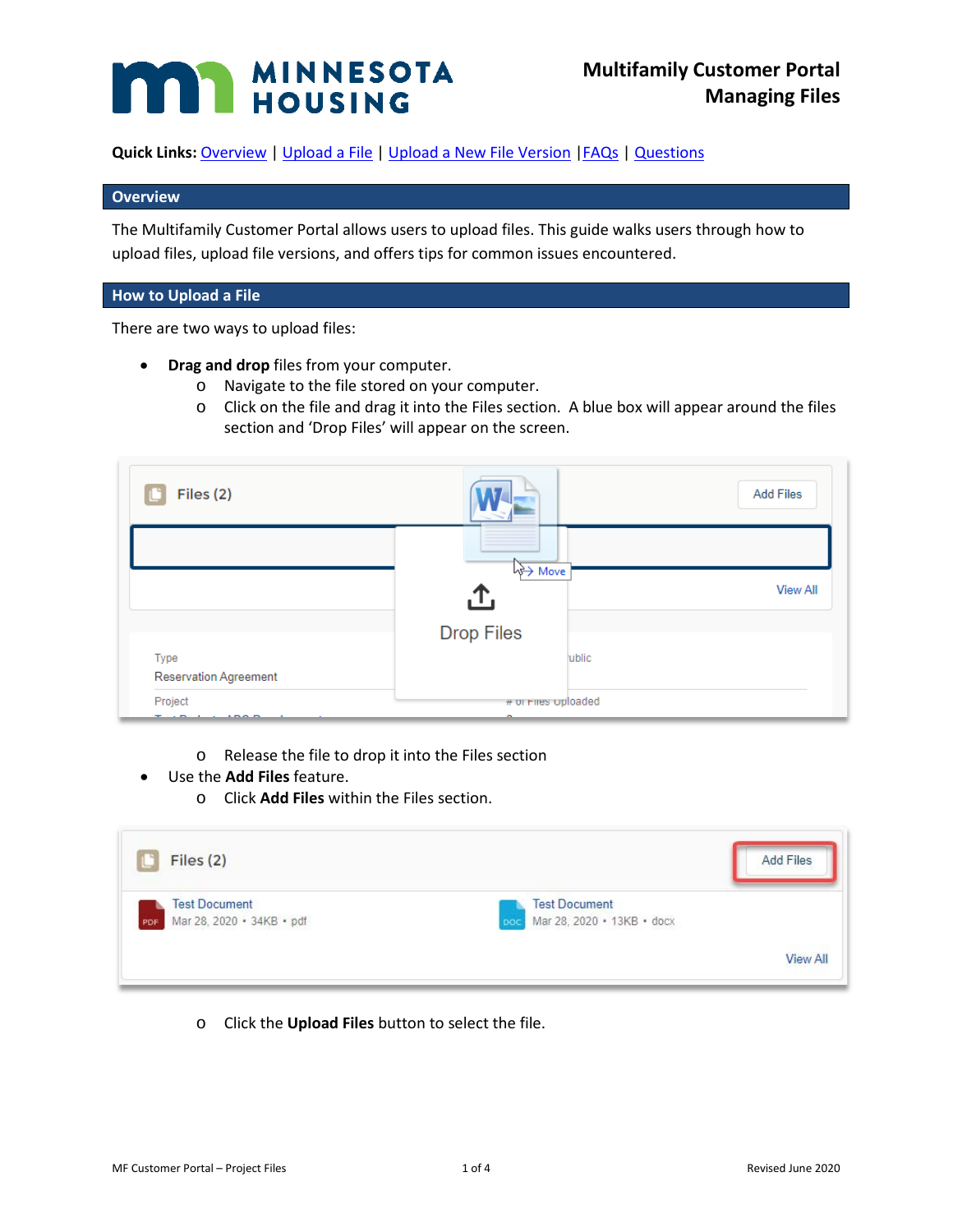|                                 |                                                                          | $\times$ |
|---------------------------------|--------------------------------------------------------------------------|----------|
|                                 | Select Files                                                             |          |
| <b>△</b> Upload Files<br>LAST M | Q<br>Search Files                                                        |          |
| Owned by Me                     | <b>KW Notes</b><br>==== KW Notes<br>==== Apr 15, 2019 + 18KB + docx<br>u |          |
| Shared with Me<br>Recent        | test<br>O<br>$\Box$<br>Apr 15, 2019<br>Multifamily Workbook              |          |

o Locate the file on your computer and select **Open.** Once the file has uploaded, select **Done.**

| <b>Upload Files</b>                       |             |
|-------------------------------------------|-------------|
| <b>Test Document docx</b><br>poc<br>13 KB |             |
| 1 of 1 file uploaded                      | <b>Done</b> |

# <span id="page-1-0"></span>**How to Upload a New File Version**

To upload a new file version:

• Click on the name of the file.



• On the file preview page, click **Upload New Version** to view the document. NOTE: This option will only appear if you are the owner of the file.

| <b>Test Document</b>                                                                                                  |                                                   | Download View File Details | <b>4</b> 1 Upload New Version <b>Ⅰ</b> |   |  |
|-----------------------------------------------------------------------------------------------------------------------|---------------------------------------------------|----------------------------|----------------------------------------|---|--|
| <b>Portal Guidance</b><br>• View a File: Click on the f<br>• Upload a File: To upload a<br>· Related Resources: Proie | <b><i>(p)</i></b> Save<br>This is a test document |                            |                                        | Θ |  |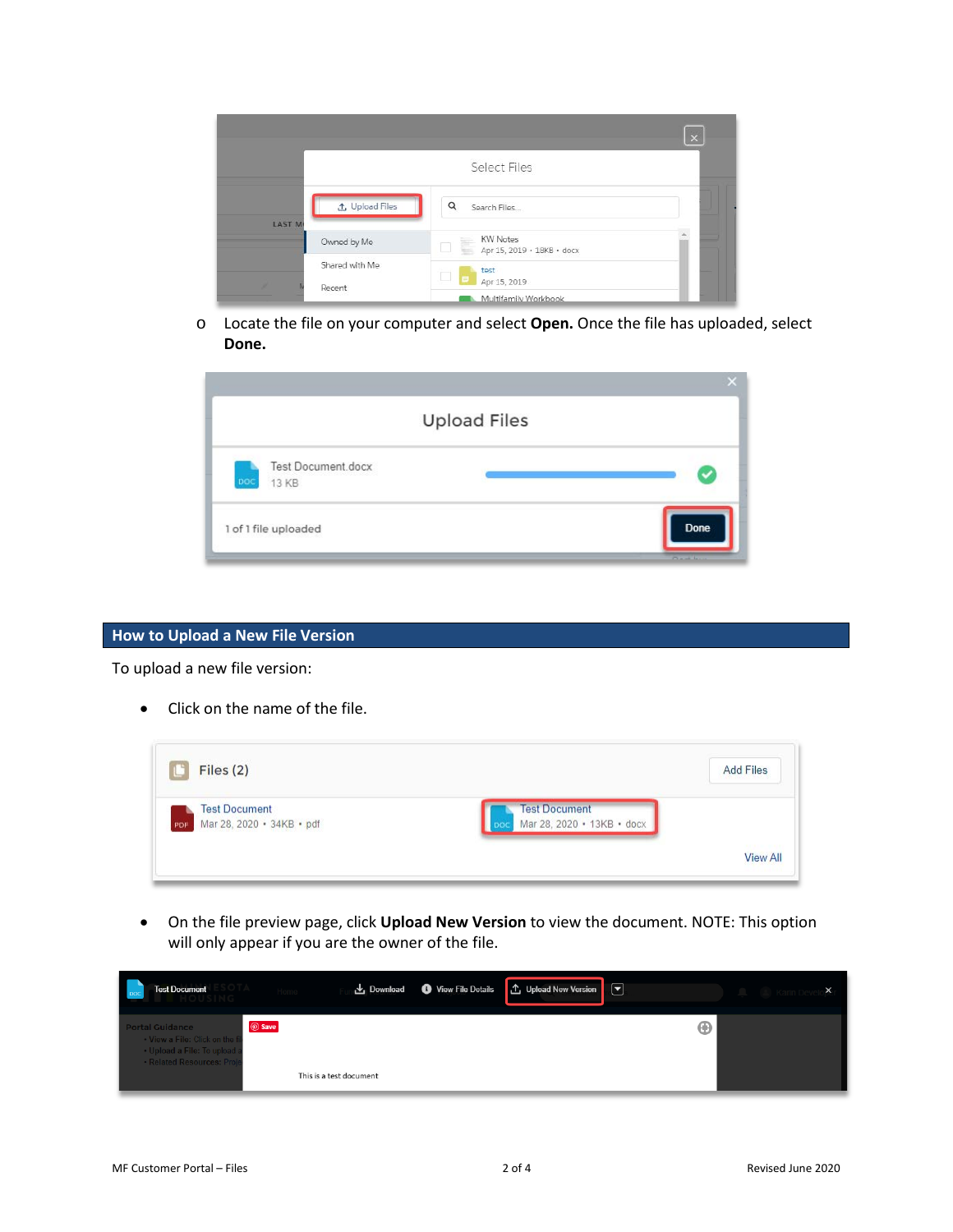- Locate the file on your computer and select **Open.**
- Make a note about what's changed (optional) and click **Upload.**

|                           | <b>Upload New Version</b> |  |        |               |
|---------------------------|---------------------------|--|--------|---------------|
| Test Document.docx<br>boc |                           |  |        |               |
| What Changed? (optional)  |                           |  |        |               |
| Here is what changed.     |                           |  |        |               |
|                           |                           |  |        |               |
|                           |                           |  | Cancel | <b>Upload</b> |

• Exit out of the file preview when you are done.

#### <span id="page-2-0"></span>**Frequently Asked Questions**

#### **Is there a maximum file size that can be uploaded to the Portal?**

The maximum file size is 2 GB.

#### **Can I upload more than one file to a checklist item?**

Yes, with a few exceptions including the Multifamily Workbook, HTC Self-scoring Worksheet and Deferred Loan Priority Checklist, and the Contractors Compliance Activity Report. You will only be able to submit one file for each of these items. You can, however, update versions of the file in the event that it changed or had errors.

Not sure if there is a limit? Check out the **Maximum Number of Attachments** field within the checklist item.

| Project<br><b>Test RFP Project</b> | <b>Approval Status</b><br>Unsubmitted |  |
|------------------------------------|---------------------------------------|--|
| Required File Extension            | <b>Upload Status</b>                  |  |
| xlsm                               | Not Uploaded                          |  |
| Is Item Optional?                  | Required/Optional Item                |  |
| No                                 | Required                              |  |
| Quick Link                         | Maximum Number of Attachments         |  |
| <b>Download Document</b>           |                                       |  |
|                                    | Checklist Item Opt Out                |  |
|                                    |                                       |  |
|                                    |                                       |  |
| Error Message                      |                                       |  |